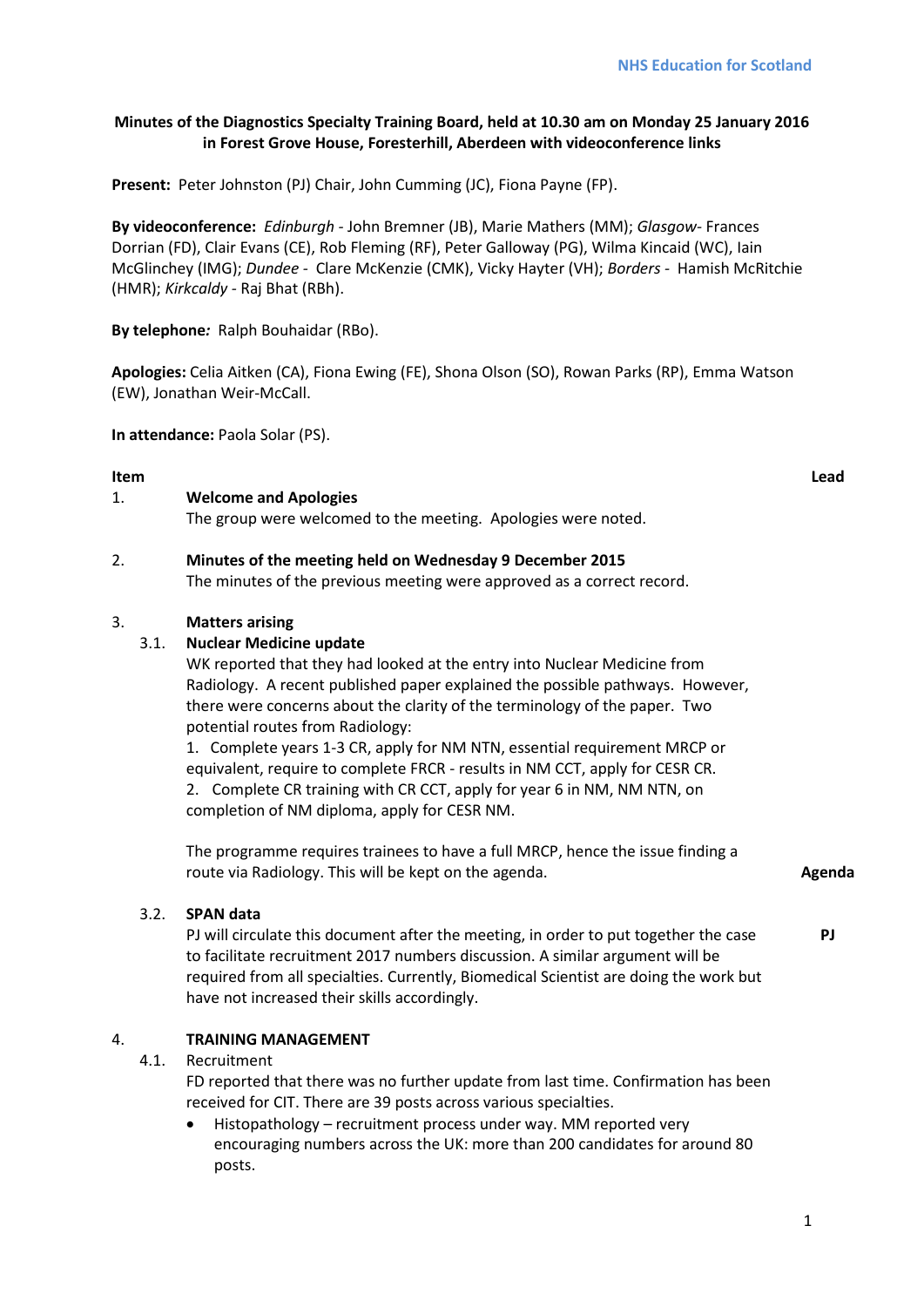- Radiology There are 6 new posts approved by the Scottish Government but it is unclear yet where they will be placed. FD will check and will get back to the group regarding the new Interventional Radiology post. The path for any change in numbers is from the STB to MDET, then Jean Allan or Anne Dickson will pass the information to the Training Managers.
- Neuropathology PJ has spoken to Colin Smith and the paperwork for GMC approval is in place. PJ will check that the process to appoint a new TPD is in hand. There is only one Neuropathology post, embedded in the West Histopathology programme. When the post is made national, the trainee will have to move between departments. The post must be filled so a small group will discuss this out-with this Board and will then take to MDET.
- Forensic Pathology Interviews start in February. Trainees will rotate between Dundee and Aberdeen. GMC approval is expected this week for both regions. Later on, the group will seek GMC approval for the rest of Scotland. RBo is finding out about T&C money.

### 4.2. **Chemical Pathology provision**

This has not been taken to SAMD yet, but HMR will do it soon. PJ has a meeting scheduled with Bill Barclay to discuss.

### 4.3. **ARCP update and issues**

The group reported that it had been a struggle in most cases to get externality for the ARCPs. It was confirmed that 10% externality is required in all programmes. This is a College issue but Scotland will also have to be ready to release people from jobs in order to provide externality outside our borders.

# 4.4. **Data Collection – crosschecking with quality data and target information**

It has become apparent that ISD data is inaccurate in many cases. The Scottish Government uses ISD data for their calculations of training establishment so it is crucial that ISD information is as accurate as possible. The STB were asked to make sure that their HR have the correct numbers for the departments. Then to ask HR to send correct numbers to ISD.

**All**

**FD**

**PJ**

**PJ**

# 4.5. **Simulation**

The GMC is keen to see Simulation develop as it will benefit patient safety. The short life working group convened by Clare McKenzie will have its first meeting in March.

#### 4.6. **Interventional Radiology**

This was discussed above.

### 4.7. **International Medical Training Fellowship**

The Scottish Government are keen to develop IMTFs. This year there are no IMTF bids for any of the Diagnostics specialties. PJ asked the STB to consider with their own Health Boards whether they think that the latter could have sent a bid for a diagnostics IMTF.

CM indicated that there had been a few appointments last year, but most had been delayed due to Visa issues. It is likely that these will run again next year.

These posts are fully funded by the Health Boards, who tend to prioritise Acute specialties. However if the bids are only for Service delivery they are not supported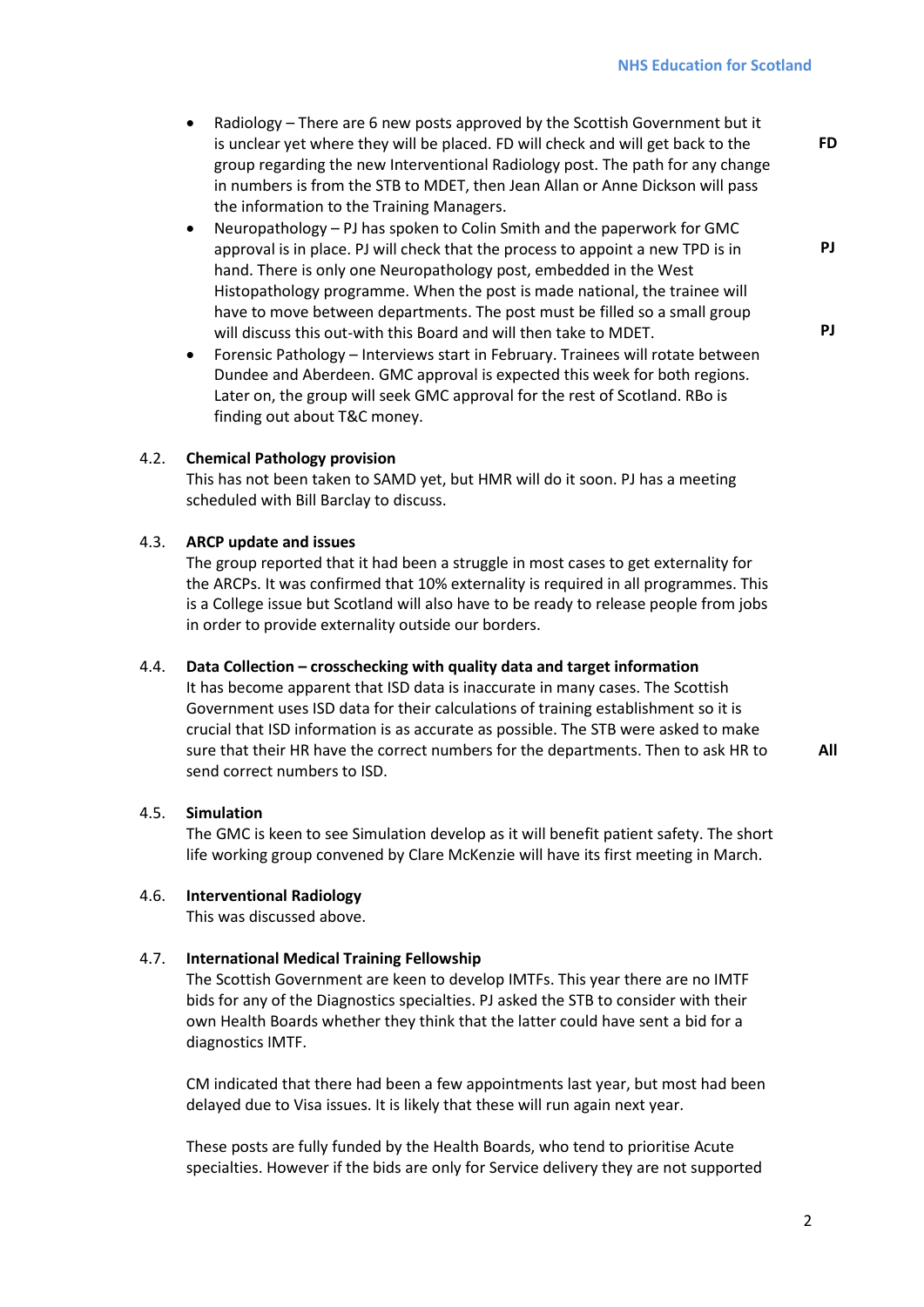by the Scottish Government. The STBs are asked to provide their approval on the educational aspect of each of the bids.

It was clarified that the fellowships do not need to follow the specialty curriculum exactly - they can mirror it in only some places. They can make it up with parts of the curriculum that can be more appealing to people abroad.

To remain in Scotland after the one year appointment is not part of the IMTF scheme.

5. **PROFESSIONAL DEVELOPMENT**

There was no update.

#### 6. **QUALITY**

#### 6.1. **Scotland Deanery QI/QM Framework**

The quality visits are ongoing in a number of places.

There is no GMC guidance yet about quality management in small specialties.

#### 6.2. **Communication arrangements**

There is an agreement to improve communication links between Quality, STBs and specialties. The Quality Leads or Quality Managers will try to attend STBs. A Quality Subgroup is looking at STC engagement. They will have a paper ready for Easter and there will be an informative session at this year's Scottish Medical Education Conference (5 - 6 May).

# 7. **STRATEGIC PLANNING AND DIRECTORATE SUPPORT**

There was no update.

#### 8. **Update reports**

### 8.1. **LDD**

- England will stop recruiting to LATs from August 2016. Scotland will continue to recruit LATs.
- The Recognition of Trainers work is ongoing. TPDs are asked to encourage their ES and CS to complete it.
- The report of the Specialty Training Survey pilot has just become available. It is currently being looked at by DMs and NES staff. The STS will be rolled out after the full analysis of the report is complete. The STS is only for specialties with numbers greater than 5, but the Quality team are looking into this.

# 8.2. **Histopathology**

There was no further update.

#### 8.3. **Paediatric Pathology**

There is some uncertainty as to what is happening, as the ScotMT website does not have Paediatric Pathology yet, and the GMC website still shows the old curriculum.

Four seminars have been set up for this year, directed at Histopathologists, providing information to increase the interest in Paediatric Pathology.

#### 8.4. **Forensic Pathology**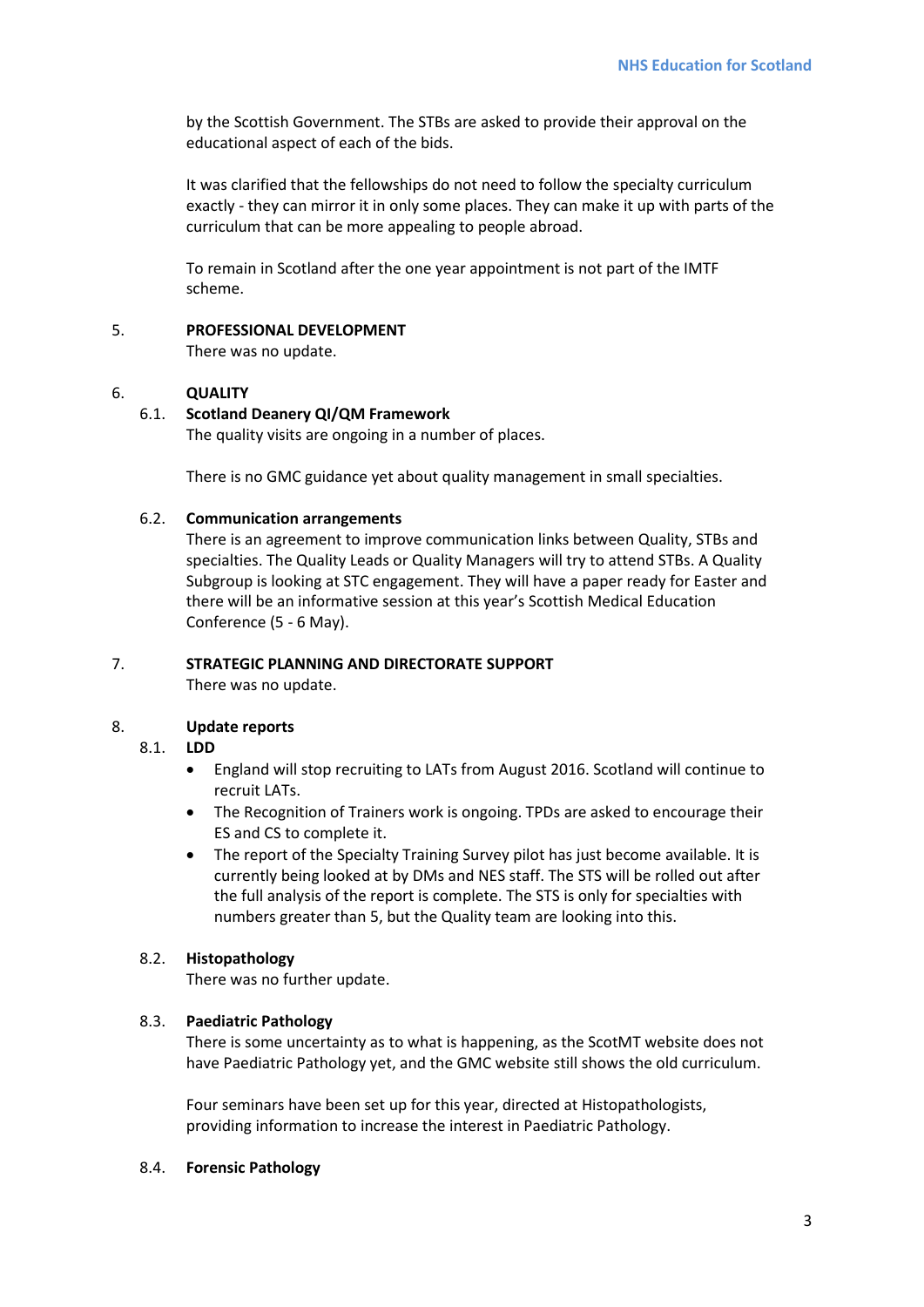There was no further update.

# 8.5. **Radiology**

There was no further update.

#### 8.6. **Medical Microbiology**

The new TPD for Medical Microbiology Teresa Inkster, will be invited to be a member of the Diagnostics Board.

PJ would like the STB to consider inviting all TPDs to the STB, in order to increase specialties representation at the meetings. **Agenda**

#### 8.7. **Virology**

There was no representative.

## 8.8. **Chemical Pathology and Metabolic Medicine**

PG informed the STB about a letter he wrote to Professor Alastair McLellan regarding a way forward for Higher Clinical Scientist training in Chemical Pathology. He will send the letter to PJ, to facilitate his discussion with Bill Barclay and also send a copy to HMR for discussion with SAMD colleagues. **PG, HMR**

### 8.9. **Nuclear Medicine**

There was no further update.

#### 8.10. **Trainees**

RF is the new College Trainee rep. There is no further update.

#### 8.11. **Academic Issues**

There is a SCREDS lecturer post, but there are not many Academic trainees from Diagnostics specialties. SCREDS is available to all trainees.

#### 8.12. **Service Issues**

HMR reported that the Scottish Government Shared Services agenda is looking at the Diagnostics services.

#### 8.13. **DME**

There was no representative.

#### 8.14. **Lay representative**

No further update.

# 9. **Received for information**

No papers have been received for information.

# 10. **AOB**

There were no other businesses.

# 11. **Date of next meeting**

Tuesday 29 March 2016, at 10.30am, in Room 7, Glasgow, with VC links. Please note that this meeting will be chaired by Clare McKenzie in Peter Johnston's absence.